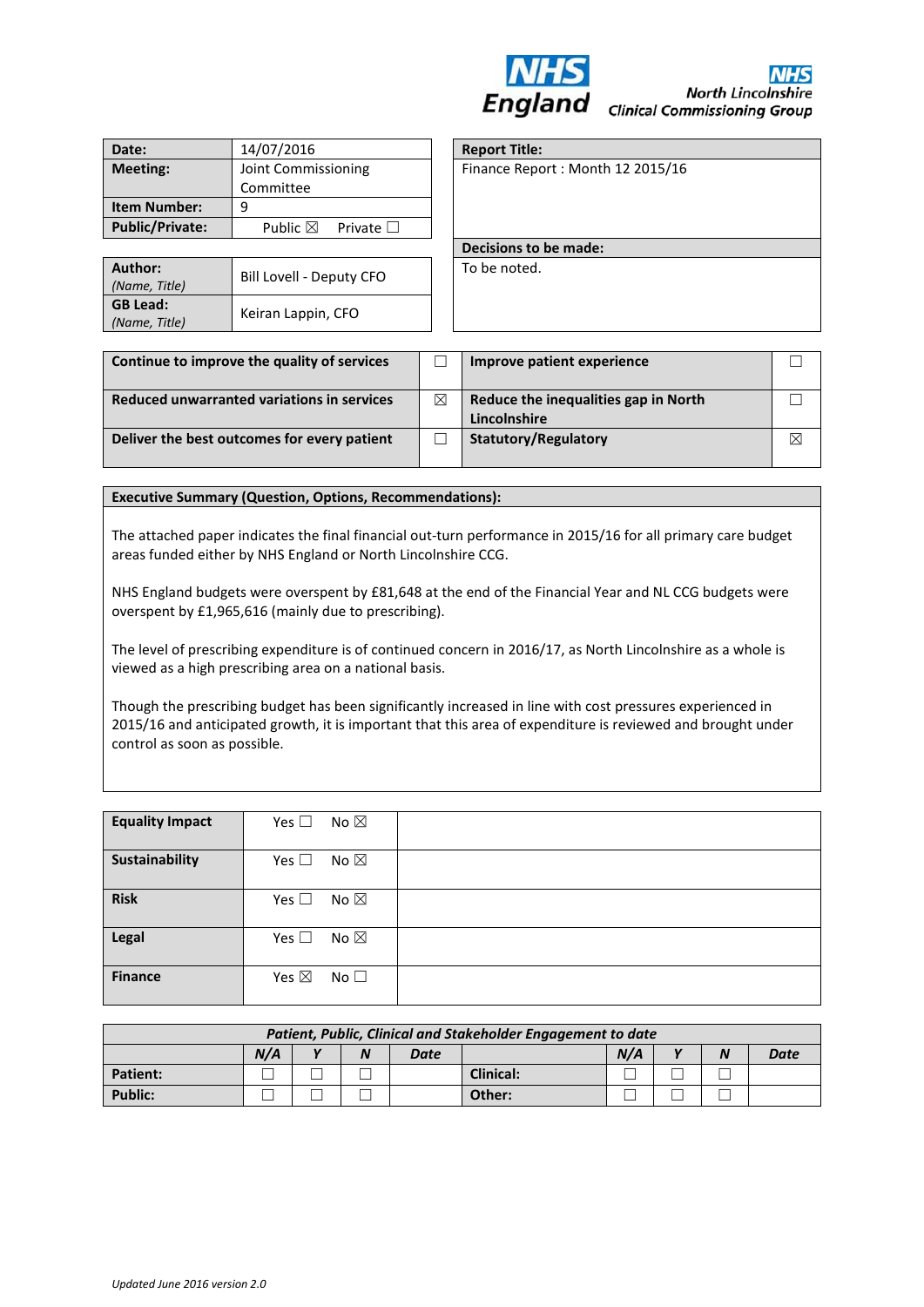#### **NORTH LINCOLNSHIRE CCG - JOINT COMMISSIONING FINANCE REPORT MONTH 12 2015/16**

# **A NHS ENGLAND FUNDED EXPENDITURE**

| <b>Description</b>                 | Annual<br>Budget (£) | Actual (£) | Variance (£) |
|------------------------------------|----------------------|------------|--------------|
|                                    |                      |            |              |
| Dispensing/Prescribing Drs         | 1,515,835            | 1,584,833  | 68,998       |
| <b>Enhanced Services</b>           | 1,140,816            | 1,085,428  | $-55,388$    |
| <b>General Practice - APMS</b>     | 726,972              | 699,503    | $-27,469$    |
| <b>General Practice - GMS</b>      | 12,612,799           | 12,678,138 | 65,339       |
| <b>General Practice - PMS</b>      | 1,049,692            | 989,007    | $-60,685$    |
| <b>Other GP Services</b>           | 401,205              | 344,714    | $-56,491$    |
| <b>Other Premises Cost</b>         | 4,494                | 5,603      | 1,109        |
| <b>Premises Cost Reimbursement</b> | 1,824,106            | 1,880,000  | 55,894       |
| QOF                                | 2,202,180            | 2,292,522  | 90,342       |
| <b>Grand Total</b>                 | 21,478,099           | 21,559,747 | 81,648       |

### **B NHS NL CCG FUNDED EXPENDITURE**

| <b>Description</b>                                | Annual<br>Budget (£) | Actual (£) | Variance (£) |
|---------------------------------------------------|----------------------|------------|--------------|
| Prescribing                                       | 28,281,779           | 30,332,114 | 2,050,335    |
| <b>Enhanced Services:</b>                         |                      |            |              |
| APMS LES Care of Older People                     | 1,823                | 1,823      | 0            |
| APMS LES Diabetes-Insulin (GTT)                   | 929                  | 310        | $-619$       |
| APMS LES GP Commissioning Incentive Scheme        | $\Omega$             | $-4,000$   | $-4,000$     |
| <b>APMS LES GTT Test</b>                          | 1,202                | 381        | $-821$       |
| <b>APMS LES Post Operative Care</b>               | 1,911                | 1,469      | $-442$       |
| GMS Cost of Drugs -Dispensing                     | $\mathbf 0$          | $-1,980$   | $-1,980$     |
| GMS LES Care of Older People                      | 500,495              | 500,495    | 0            |
| GMS LES Diabetes-Insulin (GTT)                    | 18,256               | 9,435      | $-8,821$     |
| GMS LES GP Comm Incentive Sch                     | $\Omega$             | $-2,866$   | $-2,866$     |
| <b>GMS LES GTT Test</b>                           | 14,996               | 22,903     | 7,907        |
| <b>GMS LES Minor Injuries/Illness</b>             | 51,028               | 33,307     | $-17,721$    |
| <b>GMS LES Minor Surgery</b>                      | $\Omega$             | 11,647     | 11,647       |
| <b>GMS LES Near Patient Testing</b>               | 127,498              | 96,029     | $-31,469$    |
| <b>GMS LES Phlebotomy</b>                         | O                    | 2,515      | 2,515        |
| <b>GMS LES Post Operative Care</b>                | 57,643               | 58,272     | 629          |
| <b>GMS Prescription Charges</b>                   | $\Omega$             | 1          | 1            |
| PMS LES Care of Older People                      | 28,956               | 28,956     | 0            |
| PMS LES Diabetes-Insulin (GTT)                    | 1,875                | 1,089      | $-786$       |
| PMS LES GTT Test                                  | 1,001                | 532        | $-469$       |
| PMS LES Minor Injuries/Illness                    | 1,120                | 77         | $-1,043$     |
| PMS LES Minor Surgery                             | 0                    | 1,015      | 1,015        |
| PMS LES Near Patient Testing                      | 23,175               | 8,107      | $-15,068$    |
| PMS LES Post Operative Care                       | 4,070                | 3,796      | $-274$       |
| Charges from CSU                                  | 343,000              | 314,535    | $-28,465$    |
| Independent Sector Clinical & Medical Expenditure | 0                    | $-2,515$   | $-2,515$     |
| Miscellaneous Expenditure                         | $\Omega$             | 8,926      | 8,926        |
| <b>Sub Total: Enhanced Services</b>               | 1,178,978            | 1,094,259  | $-84,719$    |
| <b>Grand Total</b>                                | 29,460,757           | 31,426,373 | 1,965,616    |

#### **C TOTAL PRIMARY CARE**

| <b>Description</b>                 | Annual<br>Budget (£) | Actual (£) | Variance (£) |
|------------------------------------|----------------------|------------|--------------|
| (A) NHS ENGLAND FUNDED EXPENDITURE | 21.478.099           | 21.559.747 | 81,648       |
| B) NL CCG FUNDED EXPENDITURE       | 29,460,757           | 31,426,373 | 1,965,616    |
| C) TOTAL PRIMARY CARE EXPENDITURE  | 50,938,856           | 52,986,120 | 2.047.264    |